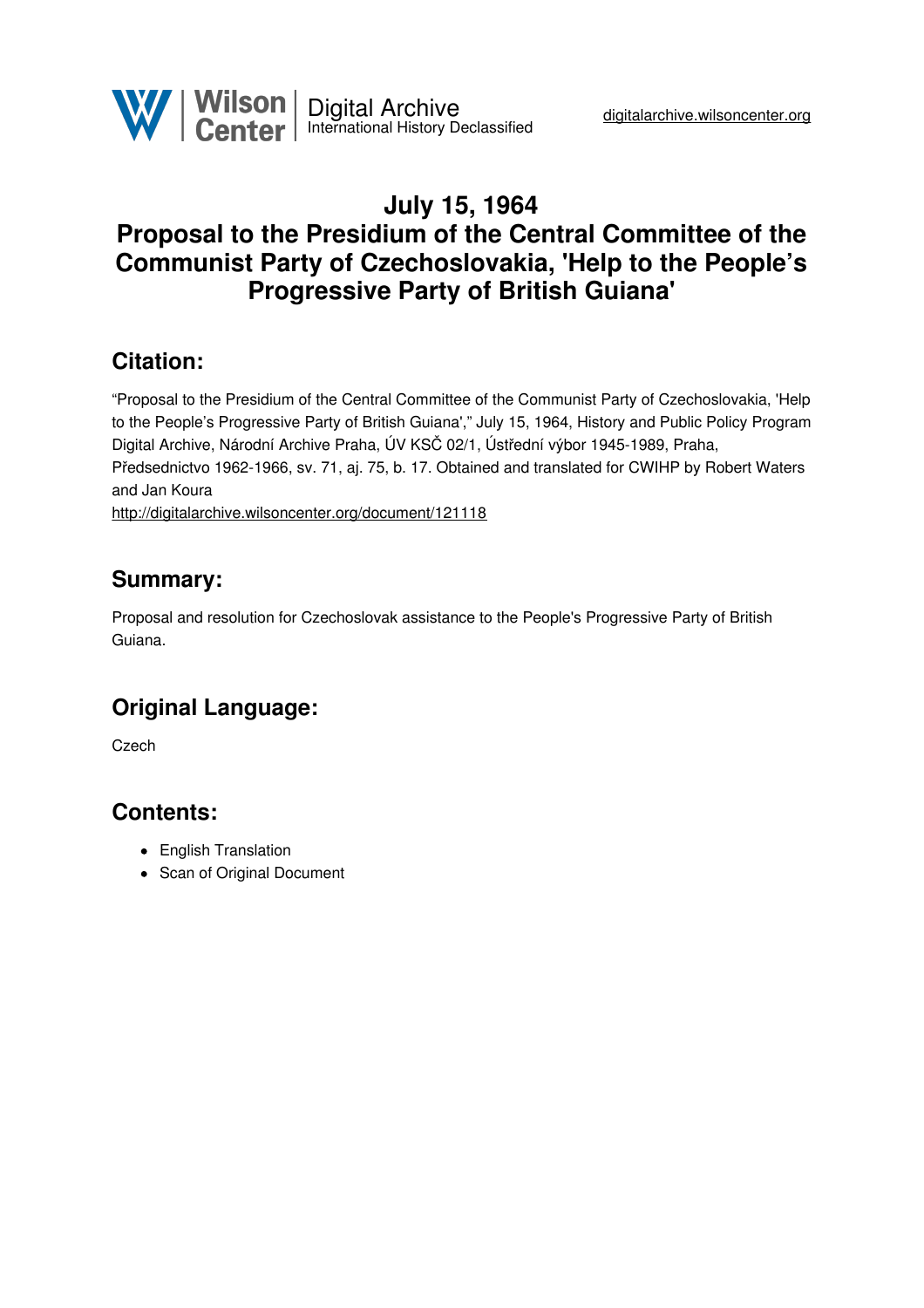Presidium of the Central Committee of the Communist Party of Czechoslovakia (KSČ) Top secret 3916/13 Help to the People's Progressive Party of British Guiana

Member of the Central Committee of the People's Progressive Party of British Guiana, comrade George David, handed in the recommendation letter from prime minister of British Guiana dr. Cheddi Jagan and he asked in his name for help.

There is attached the proposal for help to the People's Progressive Party of British Guiana.

Prepared by: comrade V. Koucký 15 July 1964 Number of pages: 5

[Attachment]

Appendix I

Č.j. P3916/13

#### Resolution

Re: Help to the People's Progressive Party of British Guiana (comrade V. Koucký)

#### **RESOLUTION**

- 1. We approved to give the People's Progressive Party of British Guiana:
- 2 motorbikes Jawa 250 with trailer
- 6 loudspeakers for street agitation
- 12 short 16 mm films about Czechoslovakia
- A collection of political, economic and art literature in the English language

Financial cost for this help – 90,000 KČS [Czechoslovakian crowns] will be covered by the Central Committee of the Communist Party of Czechoslovakia as well as transport cost / about 300 US dollars

2. V. Koucký and J. Hendrych will be responsible for delivery of this help to British Guiana

[Attachment]

Appendix III

#### 3916/13

On June 13, 1964 the member of the Central Committee of the People's Progressive Party, Comrade George David, came to Prague as a special ambassador for the Prime Minister of British Guiana. He gave us a letter for the First Secretary of the Czechoslovakian Communist party Antonín Novotný from Dr. Cheddi Jagan empowering him to request assistance. Jagan also asked that the person who delivered this letter be given help.

In the conversation with the employees of the Central Committee of the Czechoslovakian Communist party this Comrade David said his party and Dr. Cheddi Jagan's government are being attacked by two sides. The attacks by the British Colonial Office are complicated by the activities from the opposition parties and the yellow trade unions [trade unions allegedly controlled by the businesses that employed the workers], which are basically the servants of British and American imperialists. The activities of the parties and trade unions is to create disunity among the Guyanese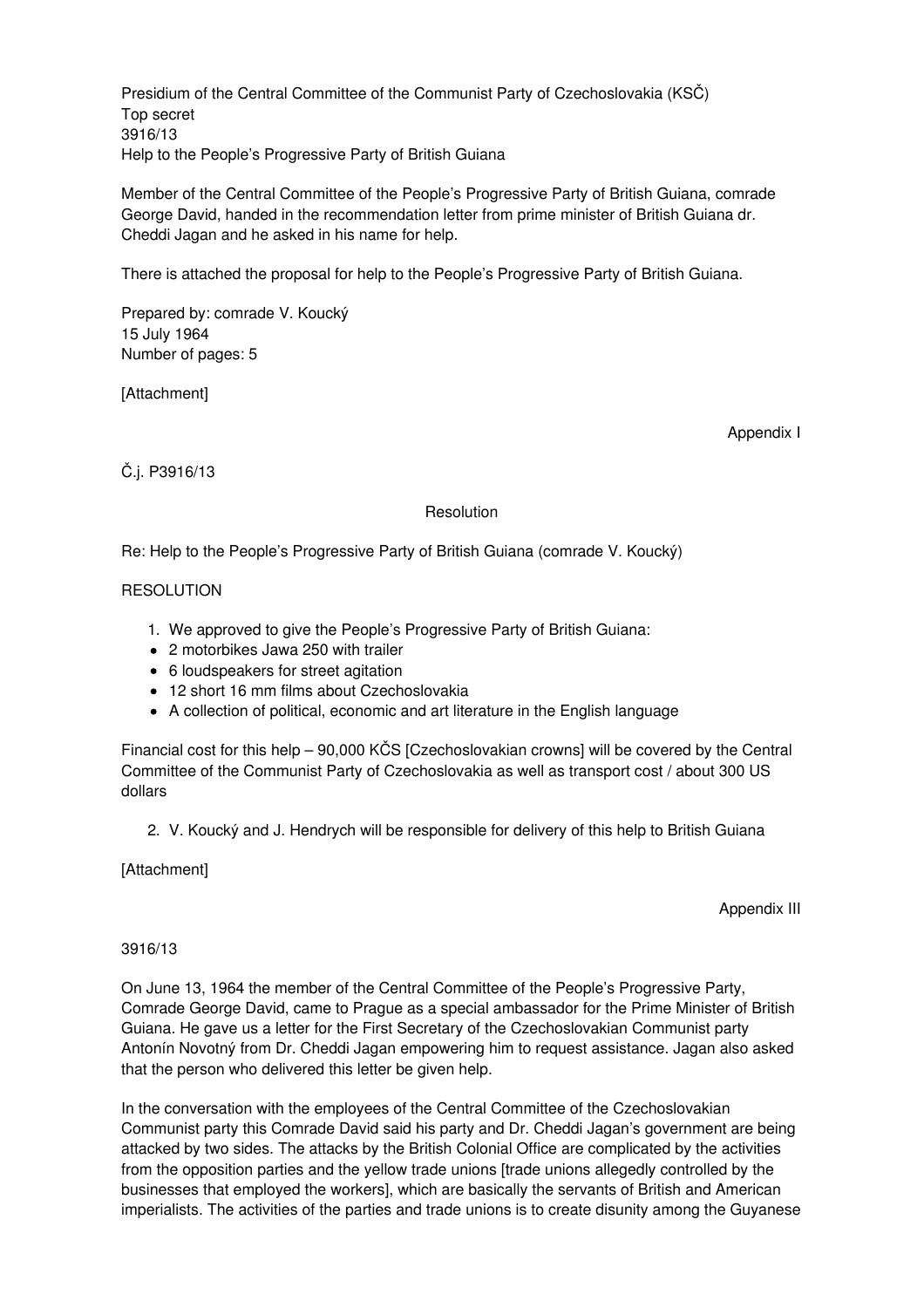people. And these colonialist attacks are more and more brutal and there is no day when the supporters of the People's Progressive Party are not the object of these attacks.

Comrade George David tells us how the British and North American imperialists are creating pressure on the Guyanese people in the hope they will overthrow the government of Cheddi Jagan. In recent times, the British government has used local police, the court apparatus, and all the state's power. The police commissioner is fully in the British service and as a British agent uses the police to destroy the workers' movement. He brutally acts mostly during the strikes that the workers of the sugar plantations and sugar factories have participated in for more than three months. Out of 19,000 workers, 16,000 are on strike.

These reactionaries help create racial problems between the Indians and blacks. The owners of these sugar factories want to do everything to end the strike. They hire terrorist bands. This strike is only part of the struggle which British Guiana now faces. In recent times, there were several attacks by these terrorists and police at the workers' villages. In a very short time 50 men and women were killed. The situation is getting worse. In the mining town Wilsmar [Wismar] these Fascist gangs that are supported by the British burned the houses of the supporters of the People's Progressive Party and started the terror and for that reason 1,600 people left this town. The police commissioner refused the orders from the Minister of the Interior Mrs. Janet Jagan to send police forces to protect the workers. Mrs. Jagan resigned as a protest.

In the fall of this year the British imperialists want to organize elections in British Guiana under a new system of proportional representation. The aim of this election is to shake the position of Dr. Cheddi Jagan and the People's Progressive Party. Because of this situation the leaders of the People's Progressive Party and Dr. Cheddi Jagan decided to empower Comrade George David to ask the Central Committee of the Czechoslovakian Communist Party for help, that was presented at the beginning of this visit as 2 motorbikes Jawa 250 with trailer, 6 loudspeakers for street agitation, 12 short 16 mm films about Czechoslovakia and a collection of political, economical and art literature in the English language.

This help will cost: 2 motorbikes Jawa 250 with trailer 27,000 Kčs 6 loudspeakers for street agitation 31,200 Kčs 12 short 16 mm films 24,000 Kčs Collection of literature 7,800 Kčs Together 90,000 Kčs

These prices are only preliminary. It is necessary to add travel costs of about 300 USD for transport to Georgetown in British Guiana

Before his departure to Cuba, George David also asked for weapons, concretely a few pistols, ammunition, hand grenades, and a few small explosive materials.

The international division recommends to consider the first part of this request and to support it if possible. It does not recommend the second part of this request [the weapons] because the only means of transport which Comrade David recommends, is from one of the harbors in the German Democratic Republic with the delivery of Czechoslovak beer, which it considers risky and unrealistic.

From the point of view of the Central Committee of the Czechoslovakian Communist Party, it is possible to inform Dr. Cheddi Jagan through the representative of the People's Progressive Party of British Guiana through the Central Committee of the British Communist Party.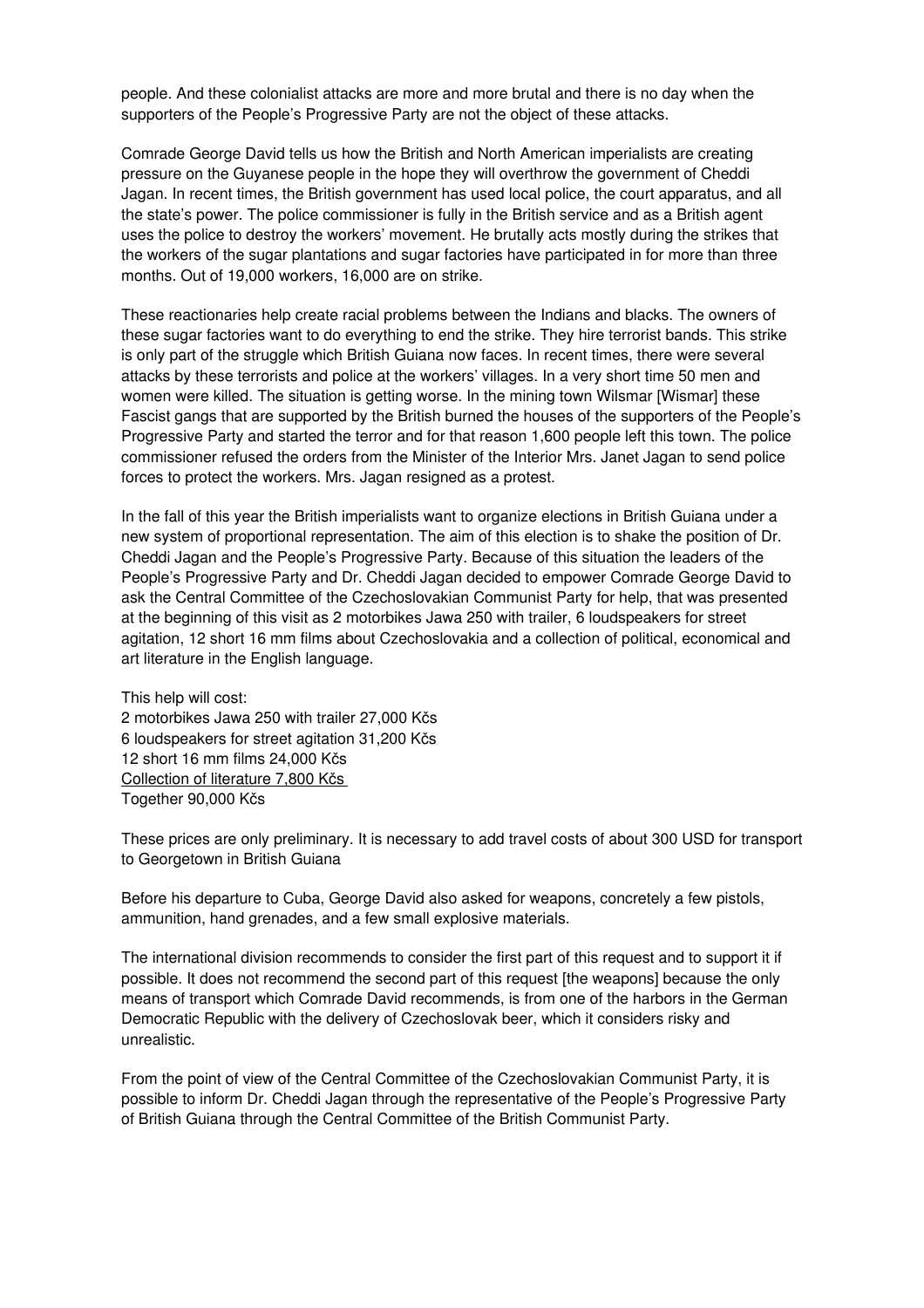

Člen ÚV Lidové pokrokové strany Britské Guayany s. George David odevzdal doporučující dopis předsedy vlády Britské Guayany dr.Cheddi .<br>Jagana a jeho jménem požádal o pomoc. Předkládá se návrh na pomoc Lidové pokrokové straně Britské Guayany.

Příloha I Návrh usnesení

Příloha III Důvodová zpráva

Předkládá: s. V. Koucký 15. července 1964 Počet listů: 5

Tento materiál je nutno vrátit nejpozději do jednoho měsíce sekretariátu prvního tajemníka ÚV KSČ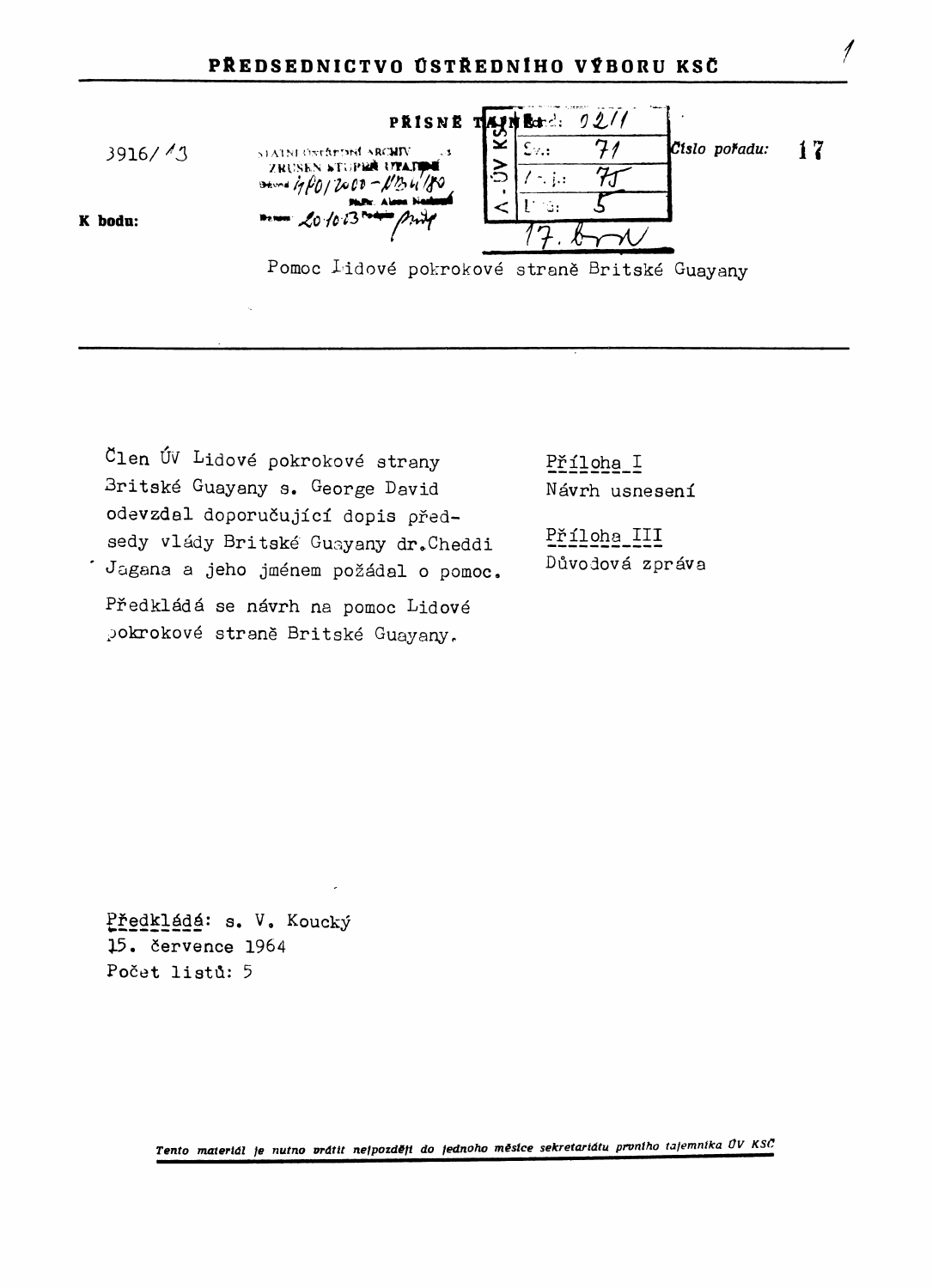$\mu$ 

 $2.3.$  P 3916/13

Usnasení

k bodu: Pomoc Lidové pokrokové straně Britské Guayany  $(a_0, V_0, K_{\text{OUE}})$ 

 $U$  sneseno:

- 1. Schvaluje se poskytnout Lidové pokrokové straně **Britské Guayany:** 
	- 2 motocykly Jawa 250 s přívěsnými vozíky.
	- 6 kompletních reproduktorů-tlampačů pro pouliční agitaci.
	- $-12$  krátkých lómm filmů o ČSSR.
	- kolekce politické, ekonomické a umělecké literatury v anglickém jazyce.

Finanční néklady na pomoc ve výši 90 000.-Kča budou uhrazeny z prostředků ÚV KSČ stejně jako náklady spojené s dopravou, představující cca 3CO US dolarů.

2. Ukládá se s. V. Kouckému a s. J. Hendrychovi zajistit, aby mezinárodní oddělení a hospodářské oddělení ÚV KSČ realizovala schválenou pomoc včetně dopravy do Britské Guayany.

> Provede: s. V. Koucky s. J. Hendrych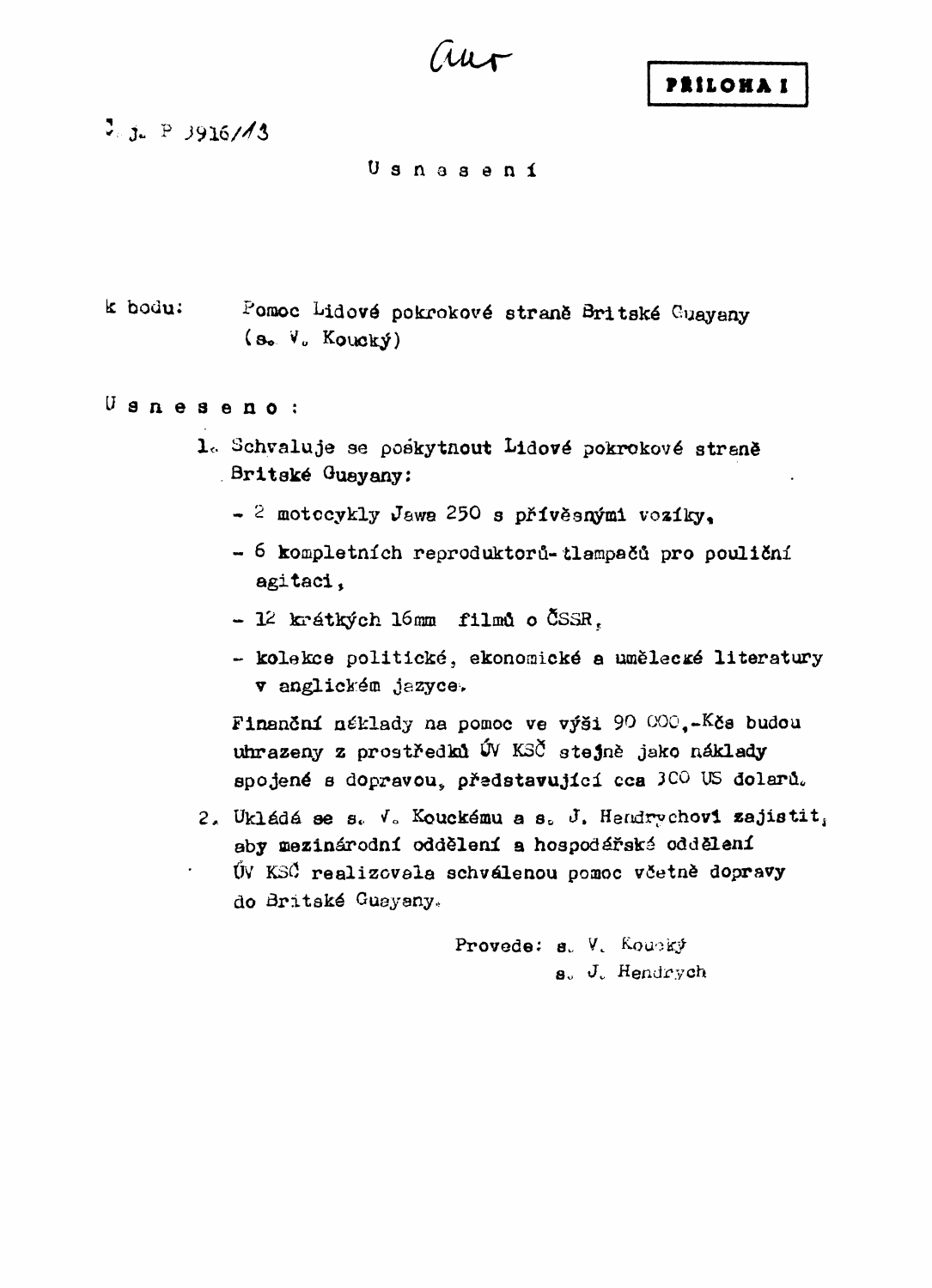# $D$   $Q$   $V$   $O$   $d$   $O$   $V$   $d$   $Z$   $P$   $T$   $d$   $V$   $d$

Dne 13. 6. 1964 přijel do Prahy jako zvláštní zmocněnec předsedy vlády Britské Guayany člen ústředního výboru Lidové pokrokové strany Britské Guayany s. George David. Odevzdal dopis pro prvního tajemníka ÚV KSČ s. Antonína Novotného. V tomto dopise dr. Cheddi Jagan potvrzoval, že s. George David má jeho plnou důvěru a pověření jednat jeho jménem. Zároveň dr. Jagan žádal, aby doručiteli dopisu byla poskytnuta pomoc.

V rozhovoru s pracovníky mezinárodního oddělení ÚV KSČ s. David sdělil, že jeho strana a vláda dr. Cheddi Jagana musí čelit útokům ze dvou stran. Zostřené útoky britské koloniální správy jsou komplikovány soustavným působením opozičních stran a žlutáckých odborů, které jsou v žoldu britského a severoamerického imperialismu. Cílem činnosti těchto stran a odborů je zabránit vytvoření jednoty guayanského lidu. Formy kolonialistických útoků jsou stále násilnější a není už dne, aby stoupenci Lidové pokrokové strany se nestali předmětem surových násilností.

S. George David dále vylíčil, jak britští a severoameričtí imperialisté vyvíjejí na guayanskou veřejnost soustavný tlak v naději, že se jim podaří svrhnout nynější vládu dr. Cheddi Jagana. V poslední době využívá britská vláda místní policie, soudního aparátu a všech státních úřadů. Policejní komisař je plně v britských službách a jako britský agent používá policie k rozbíjení dělnického hnutí. Brutálně zasahoval zejména v průběhu současné stávky, kterou dělníci třtinových plantáží a cukrovarů vedou už déle než tři měsíce. Z celkového počtu 19 000 dělníků stávkuje 16 000.

Reakci velmi pomáhají rasové třenice mezi obyvatelstvem indického a černošského původu. Majitelé cukrovarů chtějí stávku stůj co stůj zlomit. Používají najatých teroristických band. Tato stávka je pouze součástí celkového zápasu, který nyní v Britské Guayaně probíhá. Nedávno došlo k serii útoků teroristů a policie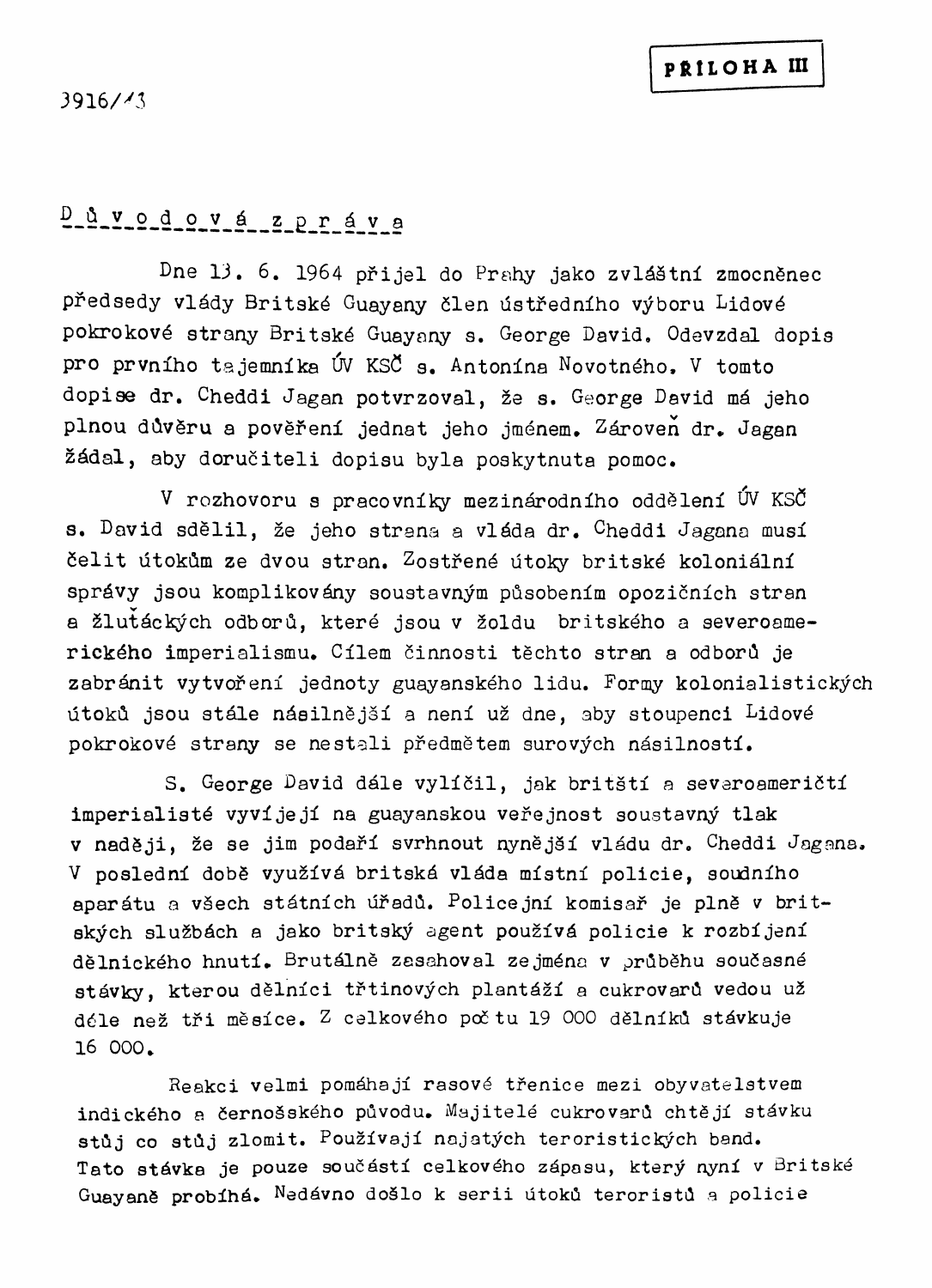III

 $-2-$ 

na dělnické osady. Za krátkou dobu jim padlo za oběť 50 mužů a žen. oituace se v poslední době stále zostřuje. V hornickém městě Wismaru spálily zfašizované probritské bandy domy stoupenců Lidové pokrokové strany a rozpoutaly zuřivý teror, pro který muselo 1600 lidí opustit město. Policejní komisař odmítl splnit příkaz ministryně vnitra paní Janet Jaganové a vyslat k ochraně dělníků policejní oddíly. Na znamení protestu podala paní Jaganová demizi.

Na podzim t.r. chce britský imperialismus uspořádat v Britské <sup>G</sup>uayaně volby podle nového systému tzv. poměrného zastoupení. Cílem těchto voleb je otřást postavením dr. Cheddi Jagana a Lidové pokrokové strany.

Vzhledem k dané situaci se vedení Lidové pokrokové strany a dr. Cheddi Jagan rozhodli pověřit s. George Davida, aby požádal ÚV KSČ o pomoc, kterou na počátku návštěvy konkretizoval jako žádost o poskytnutí 2 motocyklů s přívěsnými vozíky. 6 tlampačů pro pouliční agitaci automobily, 12 krátkých 16mm filmů o životě ČSSR a kolekci politické, ekonomické a kulturní literatury v angličtině.

| Tato pomoc by představovala následující náklady: |     |        |              |
|--------------------------------------------------|-----|--------|--------------|
| 2 motocykly s přív. vozíky                       |     |        | 27 000 Kčs   |
| 6 tlampač. agregátů                              |     | 31 200 | - 11         |
| 12 filmů 16mm o ČSSR                             | cca | 24 000 | - 11         |
| kolekce literatury                               | cca | 7 800  | $\mathbf{H}$ |
|                                                  |     |        |              |

celkem

90 000 Kxs

Uvedené ceny jsou přibližné, podle předběžných informací. K tomu je třeba připočíst náklad přibližně 300 US dolarů za dopravu do Georgetownu v Britské Guayaně.

Před odjezdem na Kubu rozšířil s. George David žádost o poskytnutí zbraní, t.j. několika pistolí, nábojů, ručních granátů a malého množství výbušnin.